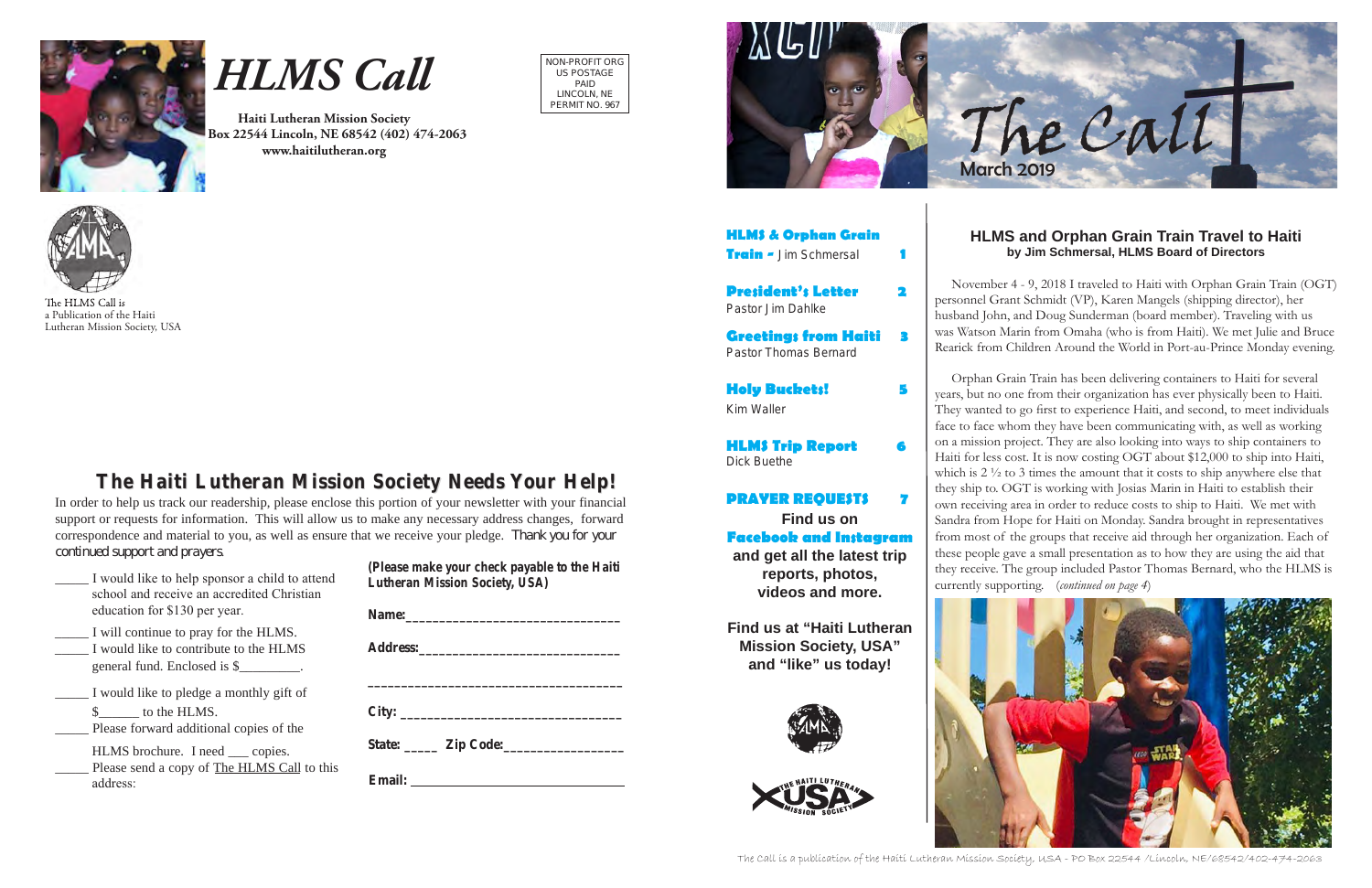

### THE CALL

Published by the Haiti Lutheran Mission Society, USA

**Board of Directors:**

Rev. Jim Dahlke President Dick Buethe Executive Director

Dale Oberle Vice President

Jim Schmersal

Lyle Middendorf Treasurer

Gordon Quitmeyer Assistant Treasurer

Anita Harms Secretary

Keith Waller VP Construction Teams

Kim Waller VP Church Contact Team Dr. Michael Priebe

VP Medical Teams

Tim Costello VP Publications

Advisory Board Members Rev. Robert Nowak

Rev. Dr. Charles Reimnitz Rev. David Mommens

Rev. Clint Poppe

Contact: 402-474-2063 Web address: www.haitilutheran.org F: Haiti Lutheran Mission Society, USA Mail: PO Box 22544 Lincoln, NE 68542

#### **PRESIDENT'S MESSAGE**

Dear Brother and Sisters in Christ,

As I sit here this morning, several thoughts are going through my head. Certainly, our brothers and sisters in Haiti are in my prayers. Although little news reaches the main US press, those who are connected in any way to Haiti know the serious difficulties they have faced this past month. And though things seem to be settling down a bit, there is still great anger and unrest and the realization that things can go quickly back to the dangers



they have recently faced. So I ask your continual prayers for Haiti, that God will protect, preserve and provide for this country. Also prayers that some sense of stability will be returned to the government and leadership at the national level.

Secondly, my thoughts/prayers turned to the church year. This past Sunday was transfiguration Sunday where we got a glimpse at the glory of Who is Jesus - true God and true Man - whose real glory is that of the cross, His suffering and death. Today is Fat Tuesday(no reference to my body mass) which means Ash Wednesday follows and the season of Lent begins. Jesus' words from John 12 - "This voice was for your benefit, not mine... But I, when I am lifted up from the earth, will draw all men to Myself."

When we lived in Concordia, we would often have the stealth planes from nearby Whiteman Air Force fly practice flight patterns over our house. We usually knew they were coming because of a very recognizable sound. We'd hear the noise and look heavenward to track its flight. Jesus said the voice that spoke from heaven was for their benefit. The voice of God - His Word - speaks loudly during this season soon upon us. Hopefully, it's a voice we clearly hear.God calls the work of His Son glorious. The world and us at times might well ask - what is glorious about whips and fists and nails and thorns? What is glorious about a beaten and bloody body on a cross? What is glorious is what results from a bleeding and dying Savior. It accomplishes our forgiveness and salvation. Sin no longer holds us captives - for all our sins are carried to the cross. There is no condemnation for those who are in Christ Jesus.

So what does that have to do with us - Haiti Lutheran Mission Society? I would underscore it has everything to do with us! To confess Christ as crucified and risen and what results from His sacrifice for us is the very message we bring to the world and for us, especially to Haiti. For all the work we do in Haiti, it is first and foremost about the work that Jesus did for all. That is what motivates and empowers us - Jesus Christ and Him crucified.

Enjoy your journey! Pastor Jim Dahlke

> The mission of the Haiti Lutheran Mission Society, USA is to minister to the spiritual and physical needs of the Haitian people, so that they might be won by the Holy Spirit to be disciples of Jesus Christ." 1 Cor. 3:7-15

**Pastor Jim Dahlke**

## **Spring 2019 Prayers of Thanksgiving:**

**to Haiti & for the work accomplished through them.** 

**the HLMS.**

**will have on the future.**

- **For the safety of Dick Buethe, and Kim and Keith Waller and their teams who have all traveled**
- **For continued wisdom for Rev. Jim Dahlke who God moved to become the current president of**
- **Praise God for Hudson's work at Zion Church with the children's program and the impact this**
- **For the new van the HLMS has been able to purchase for use by the orphanage! Praise God that**
- **For the many ongoing construction projects including the new floor on the church at Coracess.**
- **For our dear Haitian workers in our churches, schools and orphanages & for the opportunity to**
- **For your continued prayer and financial support for the HLMS Mission so that both bodies and**

**the kids will now have safe and reliable transportation to school and church.**

**minister to physical & spiritual needs of many Haitians.**

**souls are fed.**

**For the faithful leadership of the HLMS Board.**

#### **Prayer Requests—Please PRAY:**

**student sponsors at Good Shepherd Church and School and Cite Soliel.**

- **For increased financial resources to support the growing schools, including the need for more** 
	-
	-
- **That God would prepare the volunteer teams going to Haiti & keep them safe as they work in**

**For increased financial resources for the children's program at Zion Church.** 

**For the safety of those in Haiti and for the stability of the nation.**

**Haiti.**

**That God would sustain & continue to grow the mission in Haiti and give continued enthusiasm, wisdom and strength to its leader.**

**For God's wisdom and discernment for the board members as they lead the HLMS.** 



**The next meeting of the Board of Directors of the HLMS will be held on Saturday, May 18th, 2019 at 9 AM at the office of Buethe And Associates Insurance Lincoln, Nebraska**

# **PRAYERS FOR HAITI**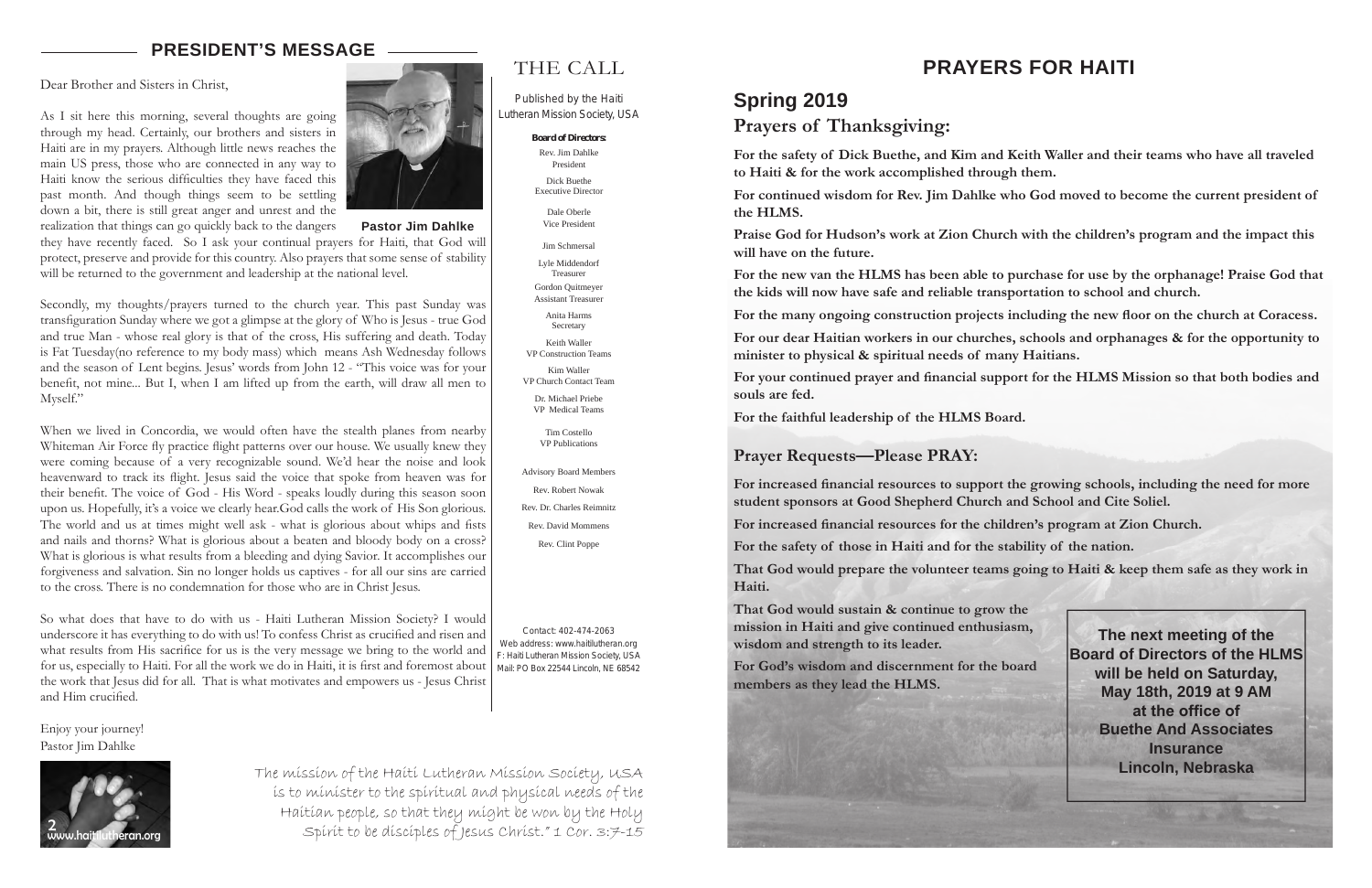

#### **HAITI TRIP January 22 - 29, 2019** DICK BUETHE, EXECUTIVE DIRECTOR HLMS



 I arrived in Haiti and met with Pastor Thomas first thing. As always, I so enjoyed my time at the church services at Bon Berger (Good Shepard) Lutheran Church and School. I attended six services in all, including two on Sunday! The school has had a dramatic growth in enrollment thanks to the new classrooms we were able to add on last year. The population has grown from 320 to 628 students this year! The new challenge this increase in enrollment has presented is that now there is not enough room in the sanctuary for all of these students and their families to worship on Sunday mornings. Isn't that a great problem to have?! A solution was found by adding an additional worship service on Friday evening so everyone can attend each week. **We praise God for challenges like this!**

 Hudsen Isador and I spent time getting updated photographs of over one hundred of the students who are dependent on sponsors for thier school tuition. If you are able to support a student in Haiti, there is a need for more sponsors at this time. \$130 is all that is asked to help sponsor a child for an entire school year.

It was wonderful seeing the new bus that was recently purchased for the House of Love And Hope

Orphanage being used to transport those children to worship on Sunday. It is always a blessing to spend time with these children and see their growth and wellbeing.

We are more than delighted to write you this letter in which we want to express our heartfelt gratitude for your continuing prayers and support. Currently the political crisis in Haiti is getting better. To God be the glory! Through him we were able to overcome the difficult circumstances.

Shortly after I returned home from Haiti there was some civil unrest that you may have heard about in the news. I am grateful for my safe travels while I was there and grateful to hear that things are now more stable again in Haiti as well.

We could not do this important work without you. **Thank you so much for your support and thank you for praying for my travels!**

Dick Buethe Executive Director HLMS

# **Request a speaker**

**from the HLMS to speak at your church or organization! Contact Dick Buethe for more information: email: rnnbuethe@gmail.com**



**Children receiving their French Bibles supplied by Lutheran Heritage Foundation**

# **Greetings From Pastor Thomas In Haiti**

#### **Église Évangélique Luthérienne du Bon Berger Delmas 75, rue Beauvais, Imp. A. Hall #10**



March 7, 2019 To the board members of the HLMS and to all our donors and supporters:

Dear brothers and sisters in Christ, Grace and Peace to you from God our Lord and Savior Jesus Christ. We give thanks unto the Lord, for He is good and his mercy endures forever and ever.

By God's grace, even in the midst of these difficult times we continue to proclaim His inspired Word, administer the Holy Sacraments, feed the flocks, encourage one another and so on.

As you probably know, this year we have a very big change in our ministry. Our school doubled in number. Our student population went from 300 to 628 students. Our devotions on Friday mornings are one of our best worship services ever. What a privilege to be able to teach those kids the good news of salvation on a daily basis. Because of the attendance of our school, the church also is growing up. All the glory is to our God!

The purpose of this letter is to keep you informed about the progress and the challenges of the ministry and specially to thank each one of you for your continuing prayers and support. Without your help and support we wouldn't be able to make it. But together we can accomplish great things for God's kingdom.

#### **PRAYER REQUESTS:**

Prayer for the continuing success and the progress of the ministry. Prayer for the safety of our family members and the saints of the congregations.

Pray that the Lord provide some more school chairs and desks for our school.

Prayer for the stability of our nation.

Thank you so much for all you do and if any one could sponsor some of our students, please do. By so doing you will be saving souls spiritually and socially.

Brotherly yours in the resurrected One,

Pastor Thomas Bernard